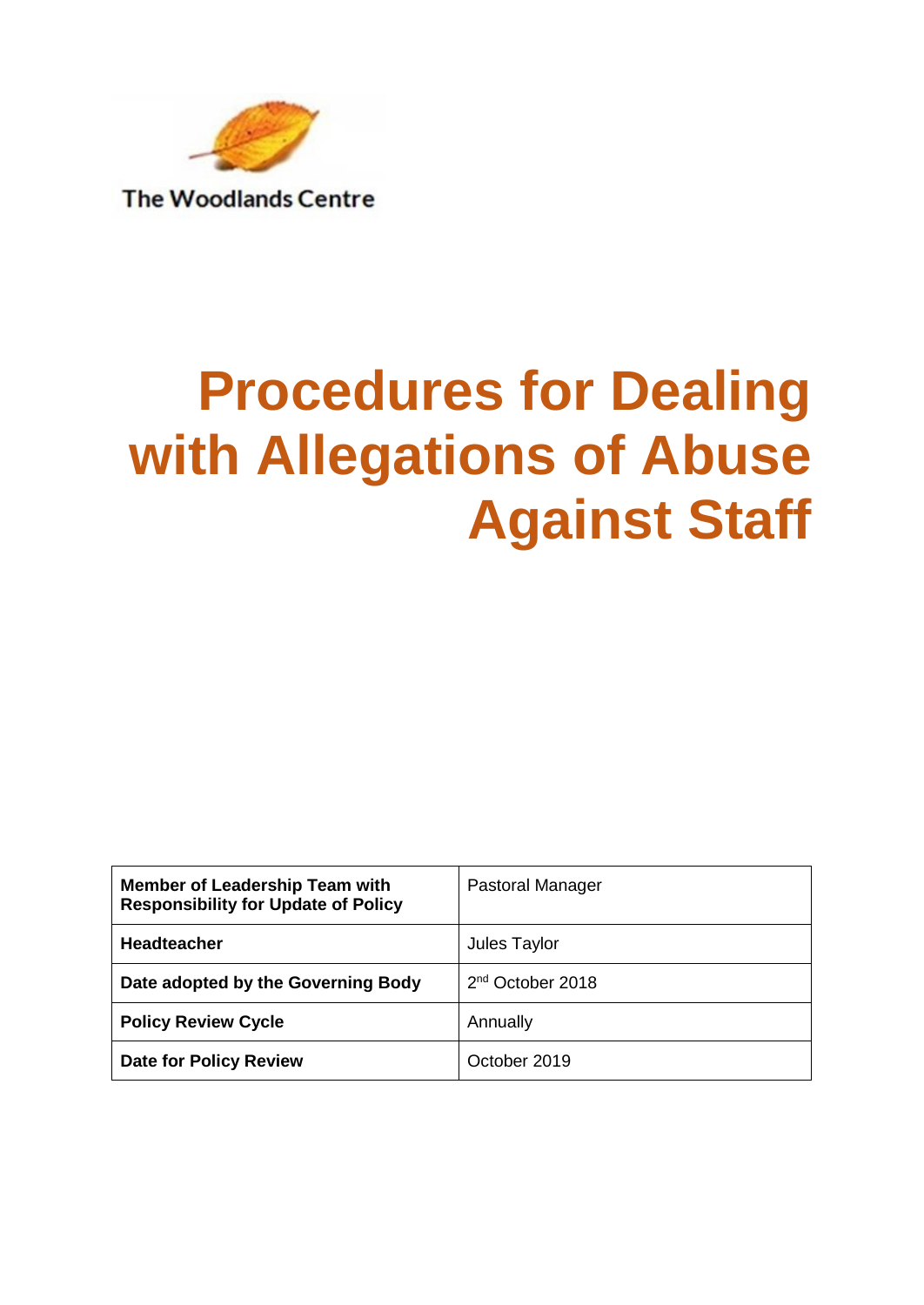# **DEALING WITH ALLEGATIONS OF ABUSE AGAINST STAFF IN SCHOOLS (INCLUDING HEADTEACHERS)**

This procedure has been agreed by the following professional associations/ trade unions representing teachers/Headteachers and support staff in schools:

- National Education Union
- National Association of Schoolmasters Union of Women Teachers
- Association of Teachers and Lecturers
- National Association of Headteachers
- Association of School and College Leaders
- Unison
- GMB

It is also approved by the Shropshire Safeguarding Children's Board (SSCB)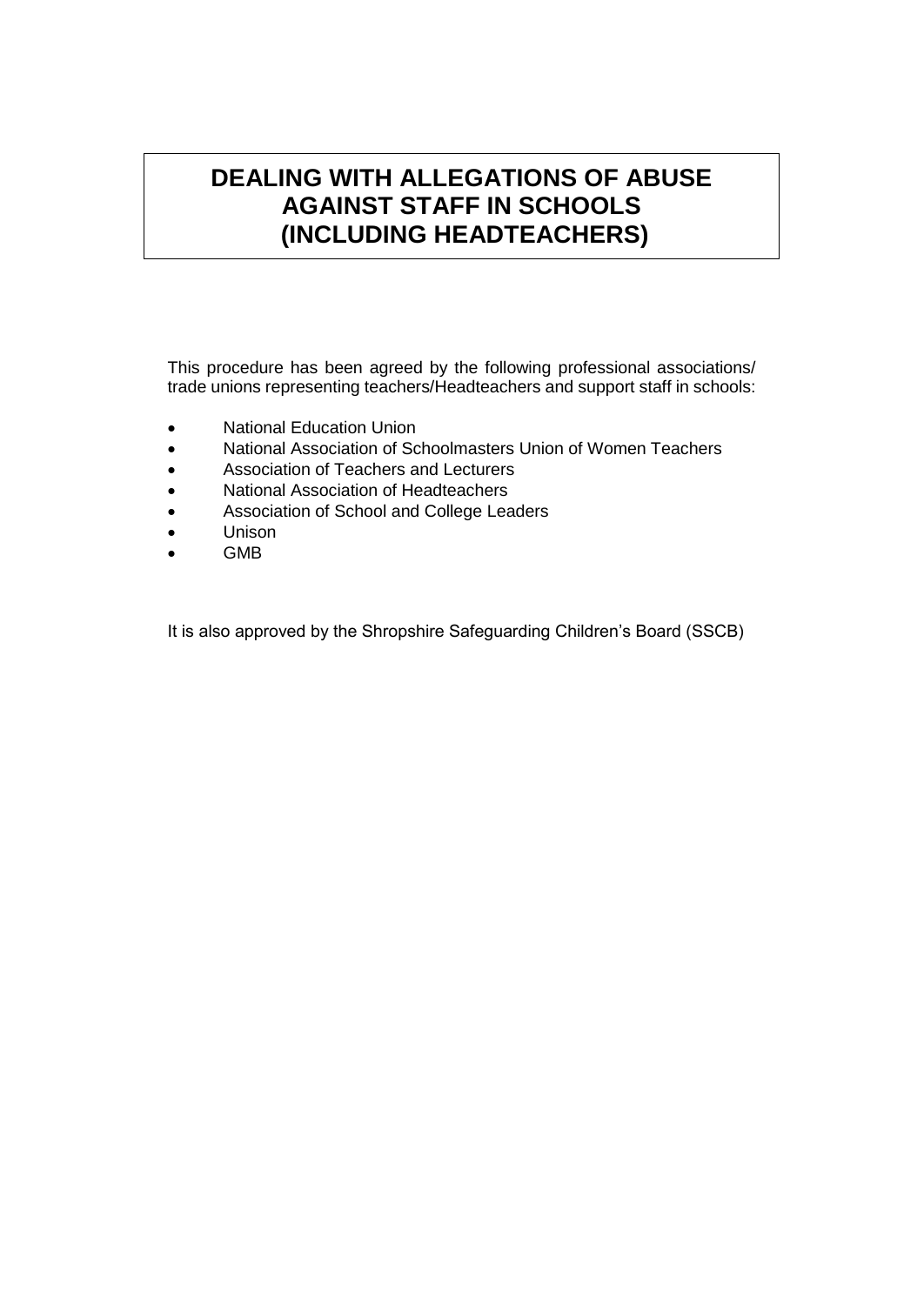# **Content Page**

|           | Introduction                                                                                                                                                                                    | Page 3  |
|-----------|-------------------------------------------------------------------------------------------------------------------------------------------------------------------------------------------------|---------|
| Procedure |                                                                                                                                                                                                 | Page 5  |
|           | 1. Action on receipt of an allegation                                                                                                                                                           | Page 5  |
| 2.        | Urgent initial consideration of whether there<br>is substance in an allegation                                                                                                                  | Page 6  |
| 3.        | Allegations which call for referral to Child<br><b>Protection Agencies</b>                                                                                                                      | Page 6  |
| 4.        | Police involvement                                                                                                                                                                              | Page 7  |
| 5.        | Notification of interested persons                                                                                                                                                              | Page 7  |
| 6.        | Considering whether suspension is appropriate                                                                                                                                                   | Page 8  |
| 7.        | An interview to consider suspension                                                                                                                                                             | Page 9  |
| 8.        | Confidentiality                                                                                                                                                                                 | Page 10 |
|           | 9. After a decision to suspend pending investigation                                                                                                                                            | Page 10 |
|           | 10 Support for the member of staff during the<br>period of suspension                                                                                                                           | Page 11 |
|           | 11 Support for others concerned                                                                                                                                                                 | Page 11 |
|           | 12 Investigations                                                                                                                                                                               | Page 11 |
|           | 13 Where no action is taken to suspend                                                                                                                                                          | Page 13 |
|           | 14 Outcome of internal investigation under disciplinary<br>Procedures                                                                                                                           | Page 13 |
|           | 15 Where following the initial consideration, the<br>Headteacher believes that the allegation is without<br>foundation or is demonstrably false, he or she should<br>in conjunction with the LA | Page 14 |
|           | 16 Records                                                                                                                                                                                      | Page 14 |
|           | 17 References                                                                                                                                                                                   | Page 15 |
|           | 18 Learning lessons                                                                                                                                                                             | Page 15 |
|           | 19 Appendices to this procedure<br>Appendix 1 – Procedure where school staff face an allegation of abuse                                                                                        | Page 15 |

Appendix 2 – investigative procedures prior to considering disciplinary action – guidance

Appendix 3 – Dealing with allegations of abuse against staff in schools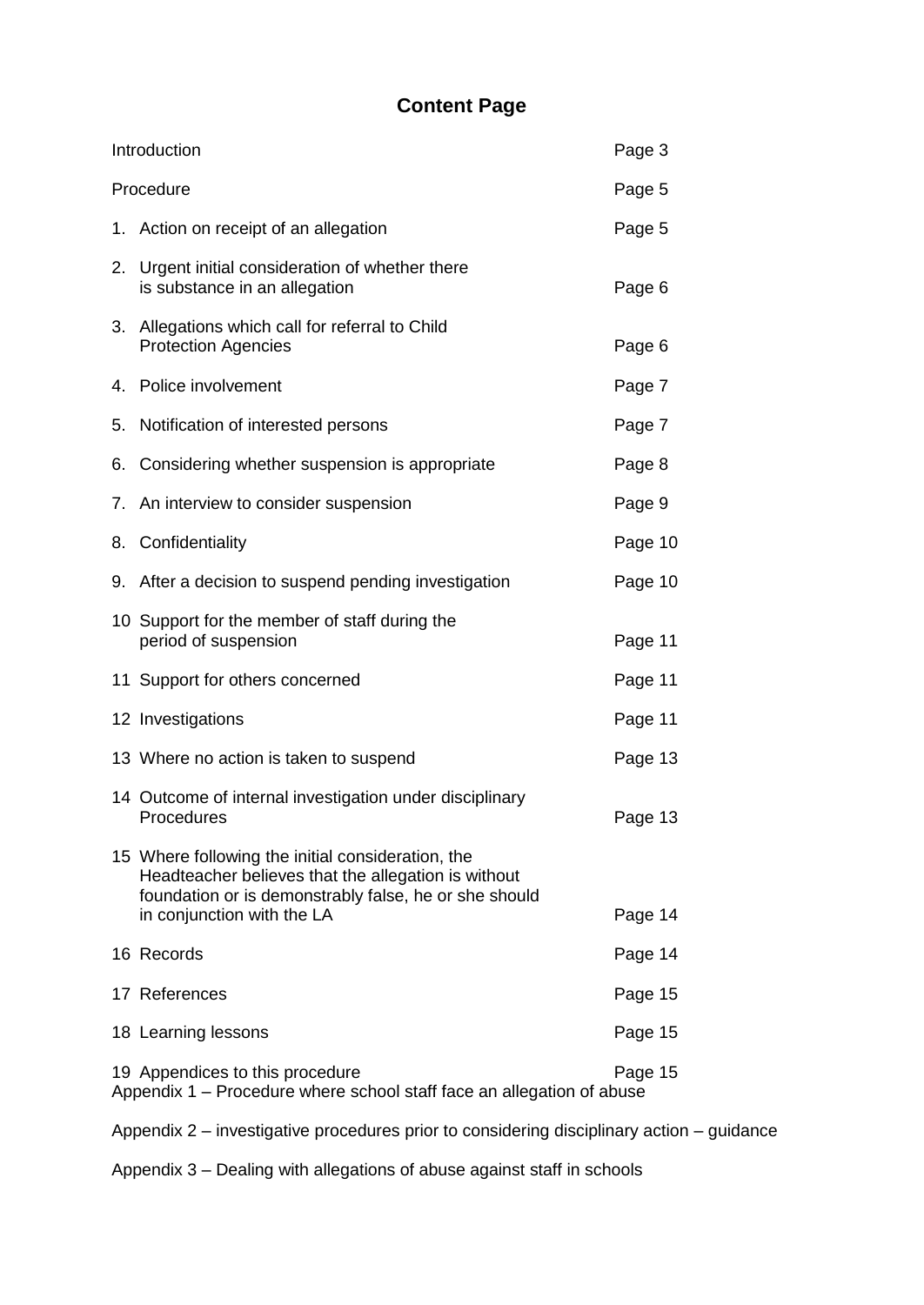# **DEALING WITH ALLEGATIONS OF ABUSE AGAINST STAFF IN SCHOOLS**

# **INTRODUCTION**

This procedure complies with the statutory guidance from the Department for Education "Dealing with Allegations of Abuse against Teachers and Other Staff".

The procedure closely follows the issued guidelines in seeking to manage cases of allegations that might indicate that a person would pose a risk of harm if they continue to work in regular or close contact with children in their present position, or in any capacity. It should be used in respect of all cases in which it is alleged that any member of staff in a school (including volunteers, temporary, casual and supply staff) has:

- **behaved in a way that has harmed a child, or may have harmed a child,**
- **possibly committed a criminal offence against or related to a child; or,**
- **behaved towards a child or children in a way that indicates he or she would pose a risk of harm if they work regularly or closely with children.**

Reference to the term 'abuse' within this procedure means any alleged action which is covered by these criteria.

- Cases where an allegation is made against a member of staff need to be dealt with very quickly, in a fair and consistent way that provides effective protection for the child and at the same time supports the person who is the subject of the allegation.
- Cases must also be managed with the exercise of common sense and careful judgement. Many cases may well either not meet the criteria set out above, or may do so without warranting consideration of either a police investigation or enquiries by the Safeguarding Initial Contact Team.
- This procedure does however recognise the need for the school to work closely with the Local Authority and the importance of the initial contact and consultation with a nominated LA representative in the event of any allegation being made cannot be emphasised too greatly.

### **LEGISLATION**

The following legislation is related to the operation of the procedure:

- The Children Act 1989
- Section 175 of the Education Act 2002 (local authorities, governing bodies of maintained schools and institutions in the further education sector)
- Section 157 of the Education Act 2002 and the Education (Independent School Standards) (England) Regulations 2010
- The Children Act 2004
- Section 11 of the Children Act 2004 (other agencies)
- Sections 141F, 141G and 141H3 of the Education Act 2002.
- Working Together to Safeguard Children in Education 2018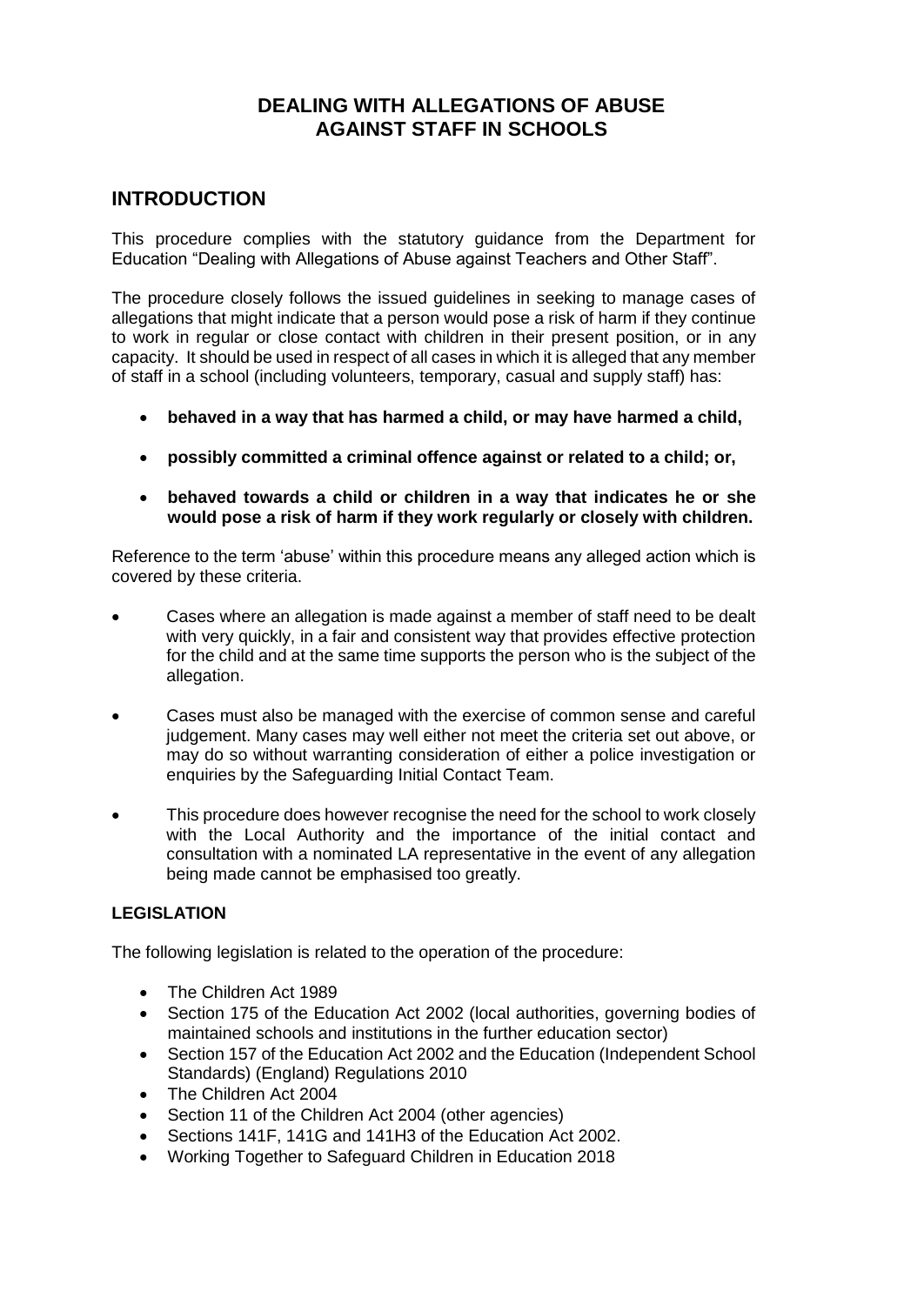# **Definitions**

The procedure adopts the following definitions:

| <b>Designated Teacher:</b>    | The senior member of the teaching staff of a<br>school with specific responsibility for co-<br>ordinating action within the school and for<br>liaising with the Safeguarding Initial Contact<br>Team over suspected child abuse.                             |
|-------------------------------|--------------------------------------------------------------------------------------------------------------------------------------------------------------------------------------------------------------------------------------------------------------|
| <b>LA Designated Officer:</b> | The nominated officer with the Local Authority<br>responsibility for oversight of the<br>with<br>procedures for dealing with allegations; for<br>resolving inter-agency issues, and for liaison<br>with the Shropshire Safeguarding Children<br>Board (SSCB) |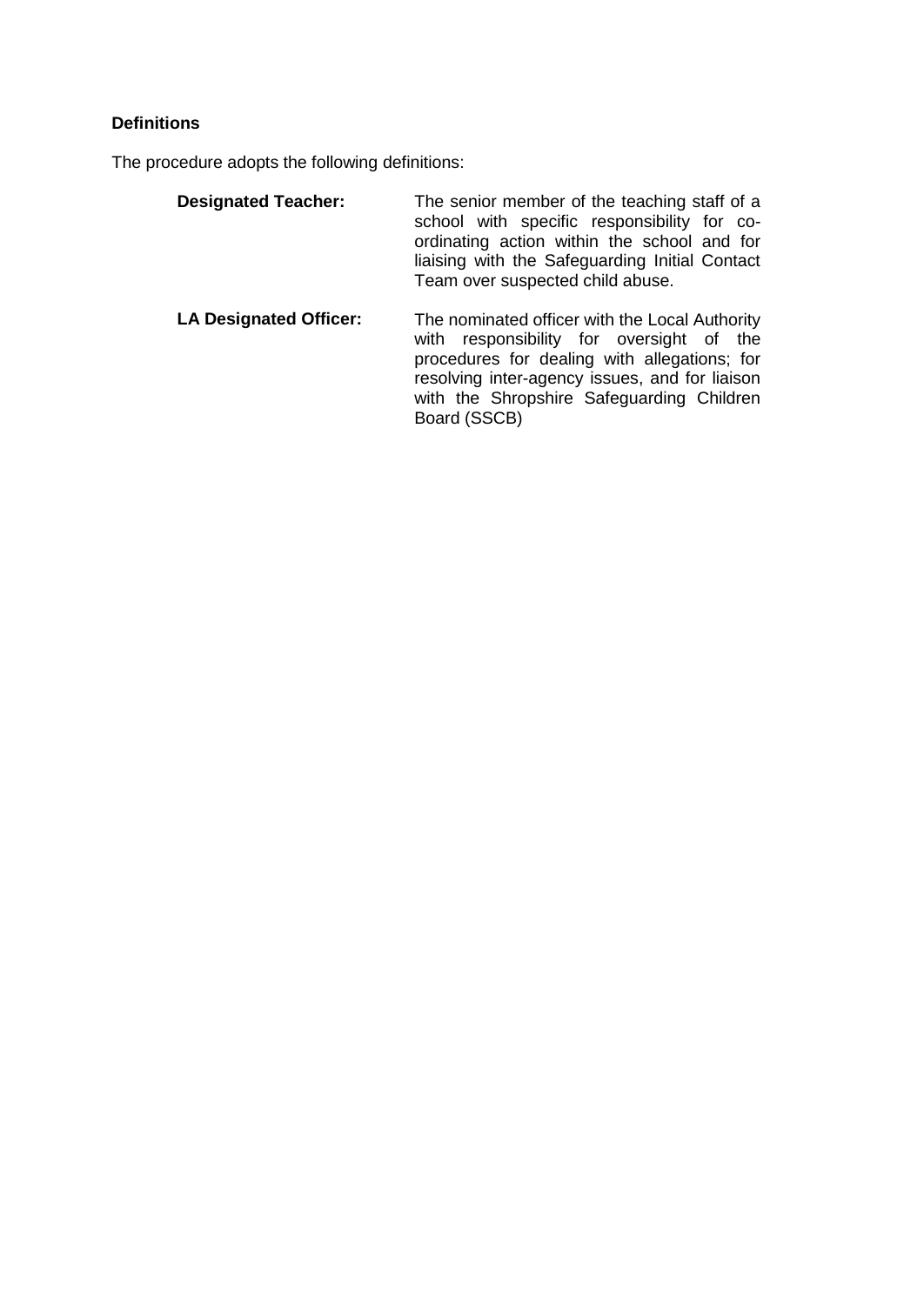# **DEALING WITH ALLEGATIONS OF ABUSE AGAINST STAFF IN SCHOOLS**

#### **PROCEDURE**

#### **1. Action on receipt of an allegation**

1.1 Pupils who report that they have been abused by a member of staff must be listened to whatever form their attempts to communicate their worries takes. On no account should suggestions be made to pupils as to alternative explanations for their worries. A written, dated record must be made of the allegations as soon as practicable **(and in any case within 24 hours)** by the member of staff receiving them which is signed and dated. This must record any information about times, dates, locations and names of potential witnesses.

In cases where the allegation is not made by the pupil but by a parent or carer then the details must be similarly recorded.

- 1.2 Staff cannot promise total confidentiality to pupils who make allegations. A member of staff hearing an allegation against another should inform the pupil of the need to give consideration to their allegation and to take action as required by this procedure.
- 1.3 Where a pupil says they do not wish to take the matter further, consideration should be given to the age and understanding of the pupil and whether the pupil or others may be at risk of harm. The member of staff should discuss the matter with the Designated Teacher and the Headteacher (and no other person). A nominated contact officer of the Local Authority (see 1.5 below) should be consulted if there is any doubt as to how to proceed.
- 1.4 Where it is the Headteacher who is the subject of the allegation or concern, the member of staff should discuss the matter with the Designated Teacher or, where the Headteacher is the Designated Teacher, with the next most senior available member of staff. A nominated contact officer of the Local Authority (see 1.5 below) should be consulted if there is any doubt as to how to proceed.
- 1.5 The Headteacher, or where the Headteacher is the subject of the allegation or concern the next most senior member of staff, must send a copy of the recorded allegation, referred to at 1.1 above, marked Private and Confidential to an LA Officer acting as the point of contact within 24 hours of receiving the allegation. The LA Officer will contact the school on receipt of the report to discuss the steps to be taken including, where relevant, steps at paragraph 14 below.

The nominated LA Officers acting as the initial point of contact are:

| Rachel Hudson    | $(01743)$ 254549 |
|------------------|------------------|
| Lorraine Edwards | (01743) 254412   |
| Paul Jones       | (01743) 254410   |
| Louise Smith     | $(01743)$ 254204 |

1.6 Where the member of staff against whom the allegation is made is employed not directly by the school but centrally by the Local Authority, the individual receiving the allegation must still act in accordance with the paragraphs above in order that the matter is brought to the attention of the Head of Service.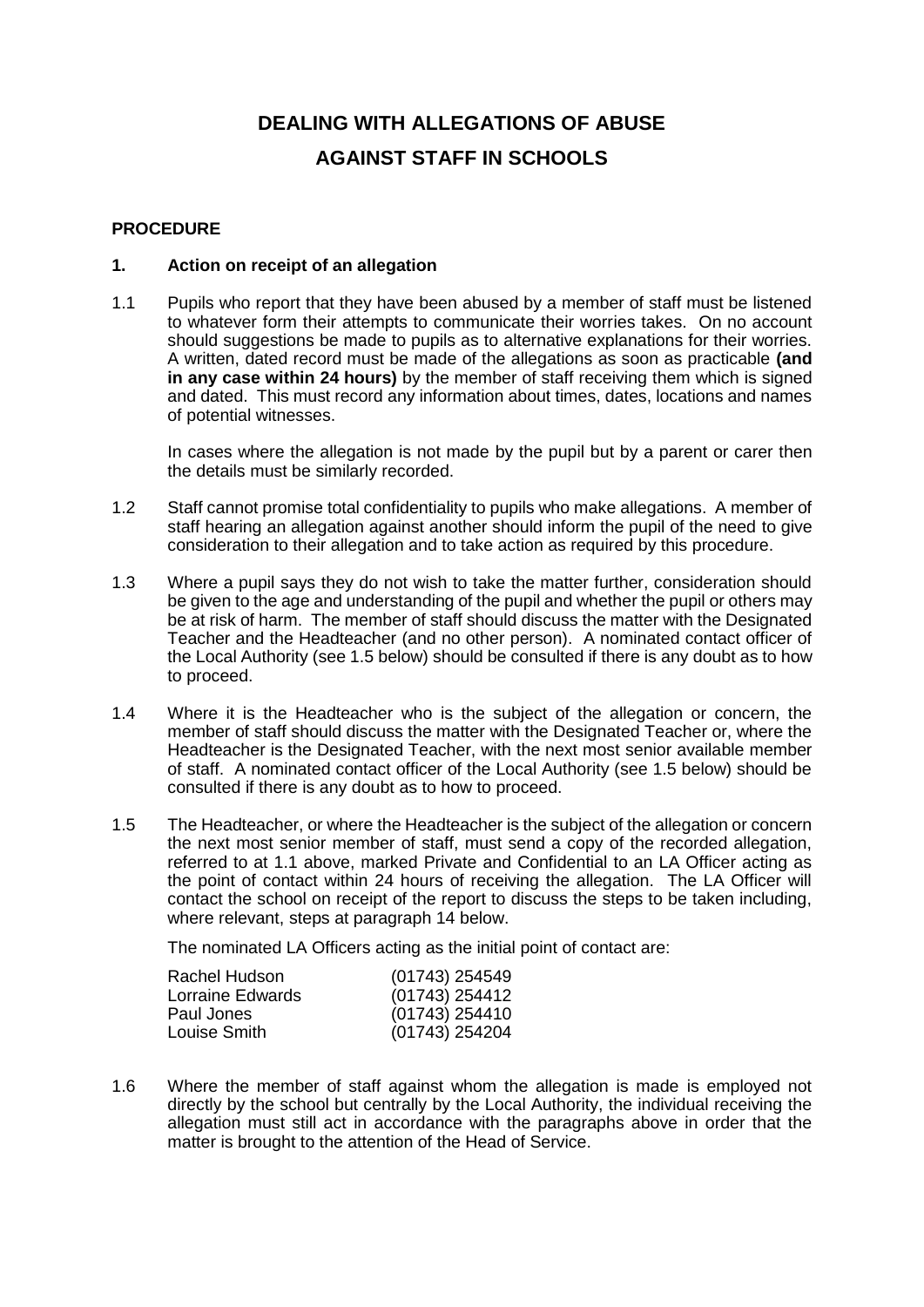#### **2. Urgent initial consideration of whether there is substance in an allegation**

2.1 Where following the consideration in 1.1 above, it is decided there is sufficient substance in an allegation to warrant an investigation, the LA Officer will liaise with the Safeguarding Initial Contact Team. He/she will also report the allegation to the LA Designated Officer and, where the Headteacher is the subject of the allegation or concern, to the Chair of Governors.

(Note: The immediate priority will be to determine whether a pupil or pupils are at risk of harm and in need of protection. Any action taken to establish the nature of the allegation and whether it should be investigated should be undertaken in a way which does not prejudice any subsequent action. In particular, there must be no interference with evidence. It is important to recognise that establishing whether an allegation warrants further investigation is not to form a view on whether the allegation is to be believed. **A Headteacher is not expected to investigate the allegation itself, or formally interview pupils, but to consider, with the LA, whether the allegation requires further investigation.** Only if the allegation was demonstrably false or unfounded, would a further investigation *not* be warranted.)

2.2 Subject to the above and in the light of the information available at this stage, consideration will be given as to whether to investigate under local child protection procedures. This consideration may involve initial discussion with other child protection agencies. There will be one of four possible outcomes of that consideration.



#### **3. Allegations which call for referral to Child Protection Agencies**

- 3.1 Where there is a referral to local child protection agencies, resulting from the outcomes at (i) or (ii) in paragraph 2.2, a joint strategy meeting will normally be convened in accordance with the "Working Together to Safeguard Children" Document. This meeting will be called as a matter of urgency and involve some or all of the following:
	- The member of staff who received the allegation
	- The Designated Teacher for Child Protection (as necessary if other than the Headteacher)
	- The Headteacher (or Chair of Governors where the Headteacher is the subject of the allegation)
	- The LA Designated Officer (where felt to be appropriate)
	- The LA Officer acting as nominated contact under this procedure
	- Representative (s) of the Initial Contact or Assessment Team
	- Representative(s) of the Police
- 3.2 The joint strategy discussion/meeting will consider whether any other children are likely to be or have been at risk in the light of the allegation and whether it may be necessary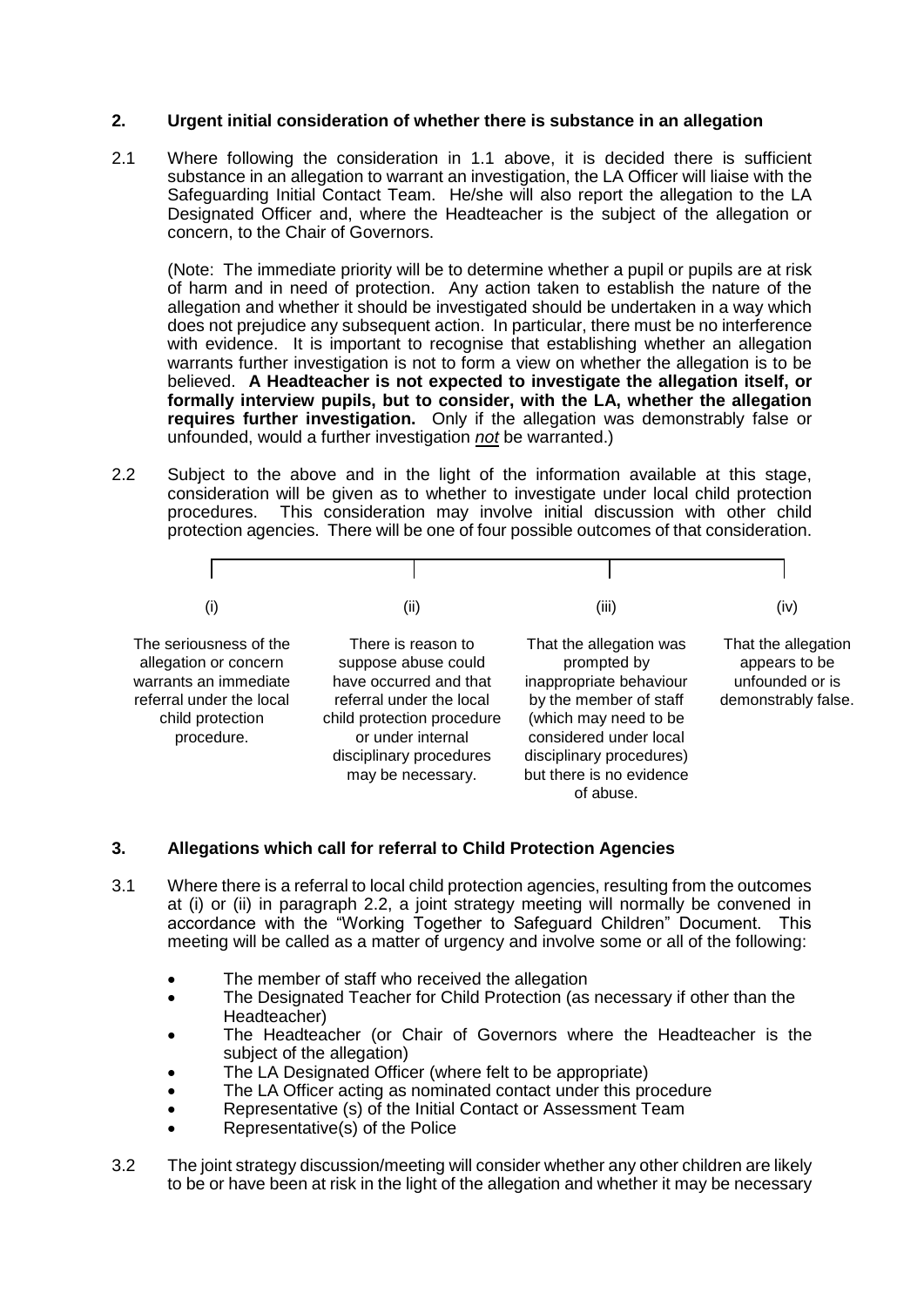to review any previous allegations made against the member of staff or to consider interviewing any other children including former pupils of the school. Where the allegation relates to physical contact the discussion will take account of DfE 2012 guidance on Use of Reasonable Force.

3.3 An important additional issue for the strategy discussion/meeting is the welfare of the member of staff against whom an allegation has been made, balancing the interests of the investigation and the need to protect pupils with the need to minimise the stress to a person who may be the subject of a false, malicious or unfounded allegation.

#### **4. Police Involvement**

- 4.1 In some cases the police might wish to interview the member of staff against whom the allegation is made as an investigation of a possible criminal offence. The police may act independently of the school, particularly where the alleged offence is unconnected with the member of staff's professional life. Police officers should be given every assistance with their enquiries but confidentiality about the enquiries should be maintained in the interests of the member of staff.
- 4.2 Where the police are involved, wherever possible the LA officer will ask the police to obtain consent from the individuals involved to share their statements and evidence for use in any disciplinary process. This should be done as their investigation proceeds and will enable the police to share relevant information without delay at the conclusion of their investigation or any court case. Safeguarding services should adopt a similar procedure when making enquiries to determine whether the child or children named in the allegation are in need of protection or services, so that any information obtained in the course of those enquiries which is relevant to a disciplinary case can be passed to the LA Officer.

#### **5. Notification of Interested Persons**

- 5.1 The parents or carers of a pupil who has made or is the subject of an allegation, if they do not already know of it, should be made aware of the allegation as soon as possible. The Headteacher, or next most senior member of staff where an allegation is against the Headteacher, should on reporting the allegation discuss with the LA's nominated contact officer how and of what information parents/carers should be informed. The LA Officer may need to discuss this with representatives of the child protection agencies prior to giving advice. In some cases, however, such as where a pupil has suffered an injury, parents/carers may need to be notified immediately.
- 5.2 Where a joint strategy meeting is held the question of whether any investigation would be hindered by an approach to or communication with parties at an early stage should be discussed. The Headteacher, or next most senior member of staff, in consultation with the LA and child protection agencies must determine a communication strategy before contacting any parties. Subject to there being no objection the Headteacher, or next most senior member of staff, should:
	- (a) inform the pupil, pupils or parent(s) making the allegation and explain the likely course of action;
	- (b) ensure that the parents of the pupil or pupils who are the subject of the allegation are informed of the likely course of action;
	- (c) inform the member of staff against whom the allegation is made and explain the likely course of action;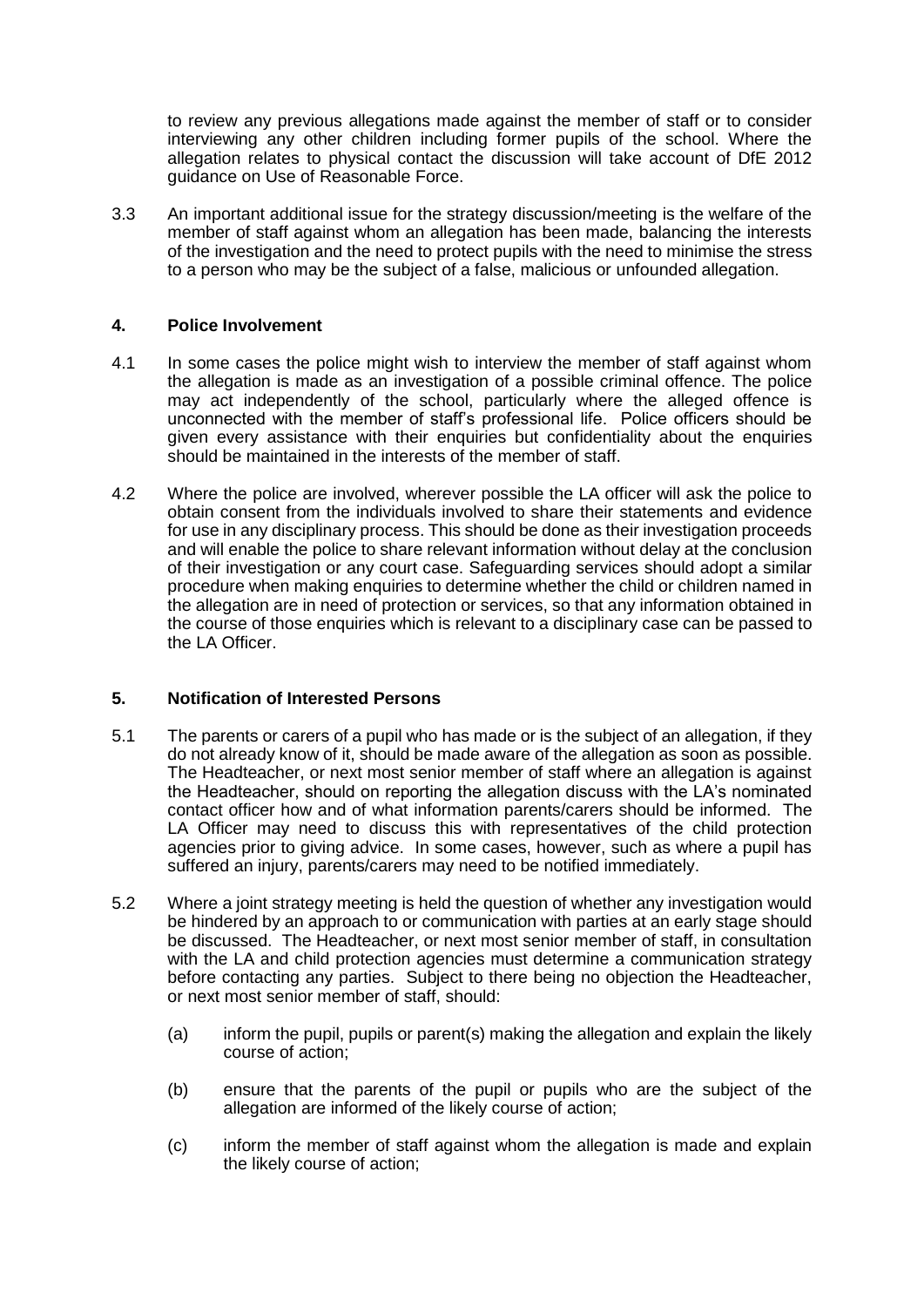(d) inform the Chair of Governors of the school.

A written record of these factual matters should be made.

5.3 Where there is an objection, such as by the Police, to the Headteacher, or next most senior member of staff, acting in accordance with (a) - (d) above, he/she should be informed accordingly and arrangements made to keep him/her informed of progress.

#### **6. Considering whether suspension is appropriate**

- 6.1In some cases, the Headteacher, or Chair of Governors where an allegation has been made against the Headteacher, will need to give consideration to the question of suspension but he/she must not automatically suspend or recommend suspension of a member of staff against whom an allegation is made.
- 6.2 Suspension is not in itself a disciplinary sanction though it should not be undertaken without good reason. **Circumstances in which suspension is likely:**
	- **(i) Where there is cause to suspect that a pupil or pupils are at risk of significant harm.**
	- **(ii) Where the allegations are so serious that dismissal for gross misconduct is a possible outcome.**

#### **(iii) Where a suspension is necessary to allow the conduct of the investigation to proceed unimpeded.**

- 6.3 In a case of a serious allegation requiring immediate referral to the police or ICT, immediate suspension is likely. In other cases, suspension may or may not be appropriate. All options to avoid suspension should be considered prior to making a decision to suspend and consideration must be given to whether the purpose of any suspension may be achieved by alternative arrangements. Based on an assessment of risk, the following alternatives should be considered before suspending a member of staff:
	- Redeployment within the school so that the individual does not have direct contact with the child or children concerned;
	- Providing an assistant to be present when the individual has contact with children;
	- Redeploying to alternative work in the school so the individual does not have unsupervised access to children;
	- Moving the child or children to classes where they will not come into contact with the member of staff, making it clear that this is not a punishment and parents have been consulted; or
	- Temporarily redeploying the member of staff to another role in a different location, for example to an alternative school or work for the local authority or academy trust.
- 6.4 These alternatives allow time for an informed decision regarding the suspension and possibly reduce the initial impact of the allegation. This will however depend upon the nature of the allegation. Consideration must be given in this way as potential permanent professional reputational damage to employees can result from suspension where an allegation is later found to be unsubstantiated, unfounded or maliciously intended.
- 6.5 In consultation with the LA, the Headteacher or Chair of Governors should consider any recommendation which may be made as a result of any joint strategy discussion/meeting before a decision to suspend is taken.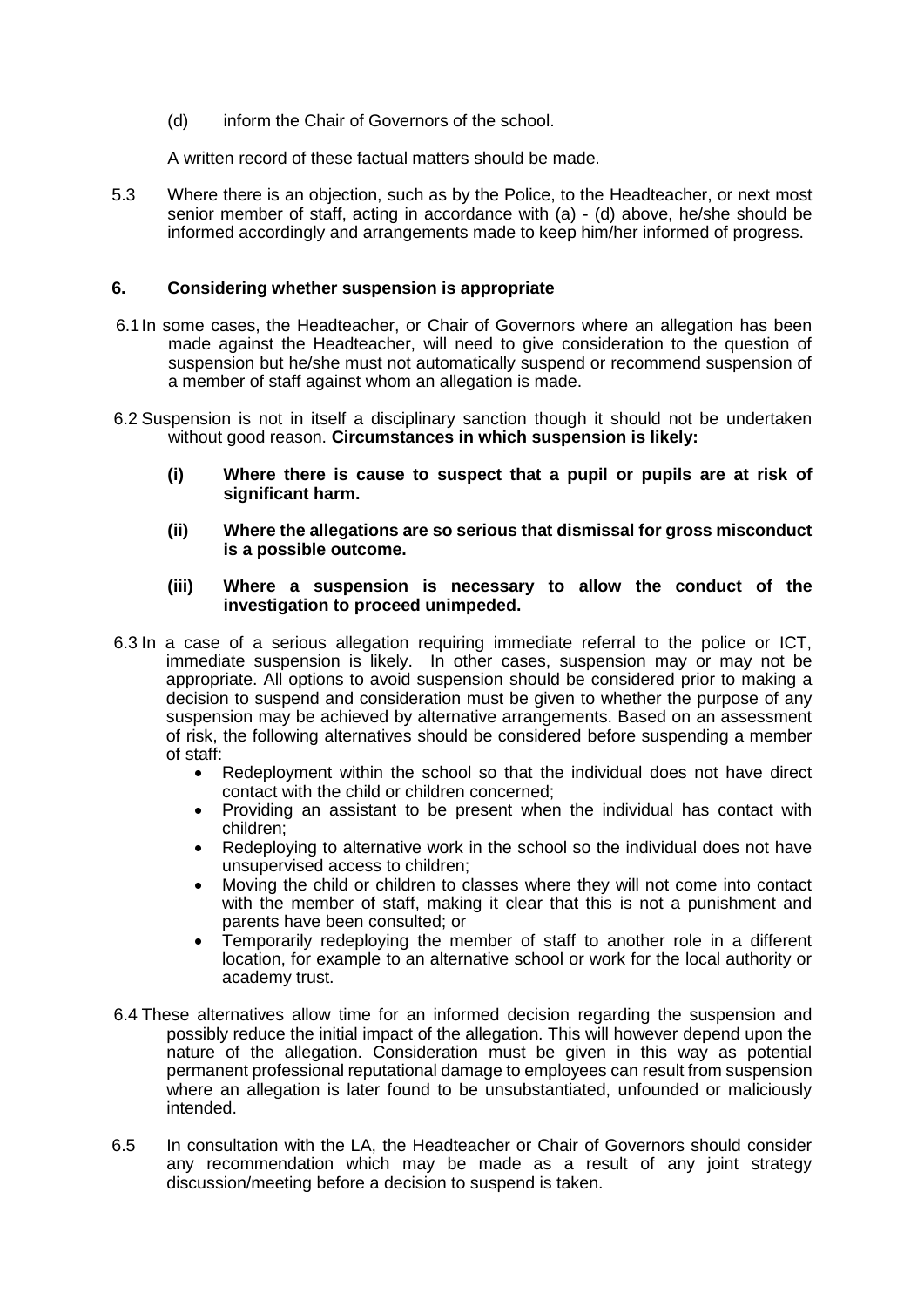- 6.6 If immediate suspension is considered necessary, the rationale and justification for such a course of action should be agreed and recorded by the LADO. This should also include what alternatives to suspension have been considered and why they were rejected. The individual should be able to contact their Professional Association or Trade Union representative.
- 6.7 Suspension may be considered at any stage of an investigation, but the above considerations must be followed.

#### **7. An Interview to consider suspension**

- 7.1 Where the suspension of a member of staff is being considered, an interview should be arranged. The Headteacher, or Chair of Governors where an allegation has been made against the Headteacher, should consult with and seek advice from the contact officer of the LA. Where the Headteacher is considering the suspension of a member of staff he/she will consult with the Chair of Governors. (Note: Where the member of staff is a trade union or safety representative, the interview should not be arranged without prior discussion with the relevant branch secretary or a full-time official of the trade union concerned).
- 7.2 Where the police are involved in a criminal investigation any interview where suspension is to be considered, should not be arranged without prior consultation with an appropriate Police Officer Where there is no police involvement, an interview should be arranged in accordance with the following procedures.
- 7.3 The member of staff called to an interview where suspension is a possible outcome should be provided with a copy of this procedure and advised to seek the advice and assistance of their trade union or professional association. He/she should be offered the opportunity to have a trade union or professional association representative attend the meeting. If the representative is not however available, then the meeting should not be unduly postponed (it is considered that it would not be unreasonable to postpone the meeting so as to allow for the attendance of a representative provided that this would be for a period of **no more than one working day**). A member of staff who is not a member of a trade union or professional association may be assisted by a friend/person of their choice.
- 7.4 Prior to the meeting, the member of staff, where being accompanied, should be offered the opportunity of a brief meeting with the representative or friend. It should be made clear that the interview is not a formal disciplinary hearing but is for the purpose of putting forward a serious allegation or matter which may lead to suspension and further investigation.
- 7.5 The member of staff should be informed at the outset of the interview that an allegation has been made and that, at the conclusion of the interview, suspension might occur. He/she should be given as much information, including reasons for any proposed suspension, as is consistent with not interfering with an investigation about the allegation. The member of staff should be given an opportunity to make representations concerning the suspension. A brief adjournment should be offered to the member of staff prior to his/her response.
- 7.6 If, as a result of the interview, it is considered that suspension is necessary along with a full investigation of the allegation, the member of staff should be advised that they are suspended from duty. Written confirmation of the suspension should be dispatched **within one working day**, giving reason for the suspension and the conditions with which the member of staff must comply.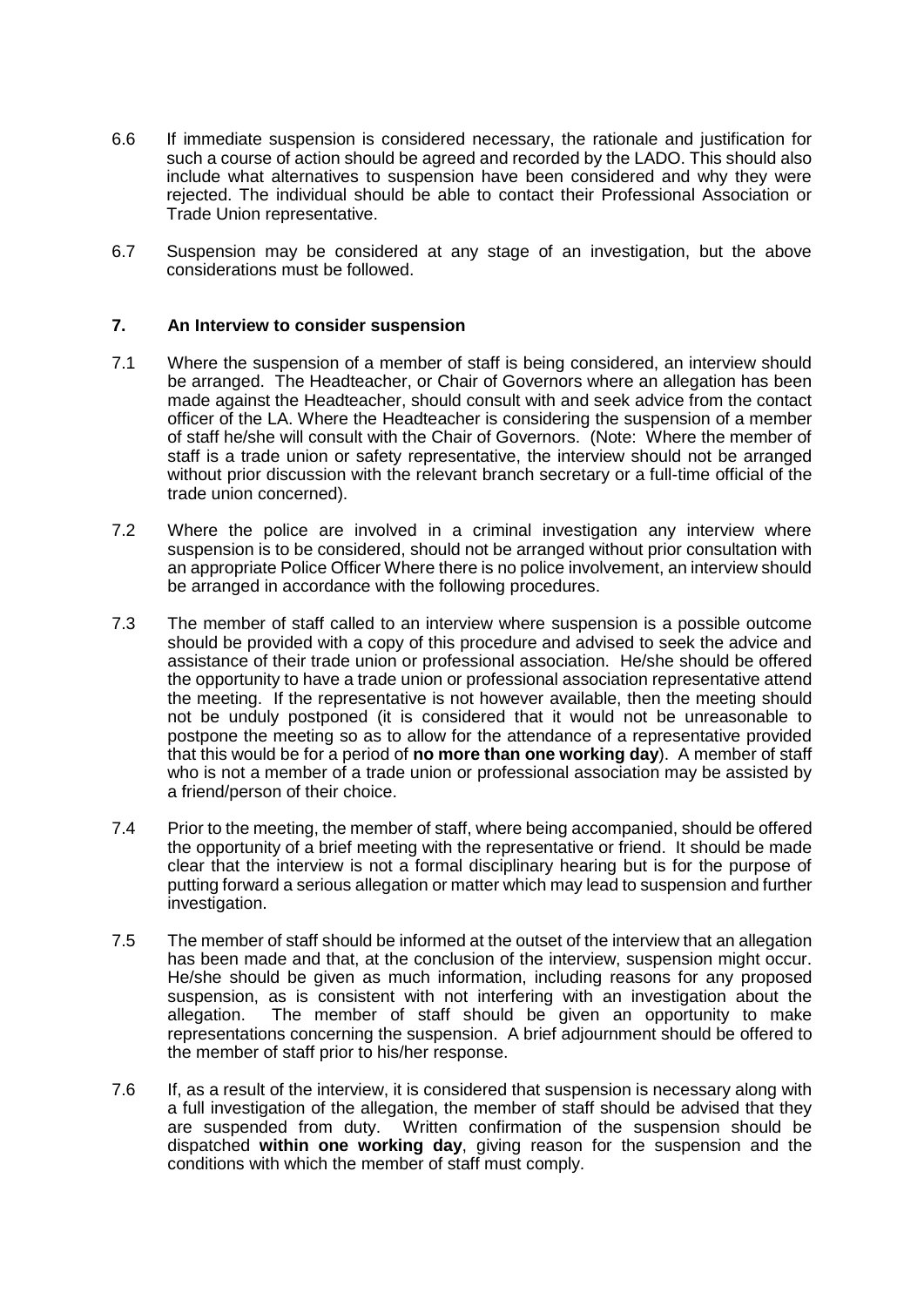#### **8. Confidentiality**

- 8.1 It is extremely important that when an allegation is made, the school makes every effort to maintain confidentiality and guard against unwanted publicity while an allegation is being investigation or considered. The Education Act 2011 introduced reporting restrictions preventing the publication of any material that may lead to the identification of a teacher who has been accused by, or on behalf of, a pupil from the same school (where that identification would identify the teacher as the subject of the allegation). The reporting restrictions apply until the point that the accused person is charged with an offence or until the Secretary of State publishes information about an investigation or decision in a disciplinary case arising from the allegation. The reporting restrictions also cease to apply if the individual to whom the restrictions apply effectively waives their right to anonymity by going public themselves or by giving their written consent for another to do so or if a judge lifts restrictions in response to a request to do so.
- 8.2 The legislation imposing restrictions makes clear that "publication" of material that may lead to the identification of the teacher who is the subject of the allegation is prohibited. Publication includes "any speech, writing, relevant programme or other communication in whatever form, which is addressed to the public at large or any section of the public. An example of this would be a parent publishing details of the allegation on a social networking site (if what was published could lead to the identification of the teacher by members of the public).
- 8.3 Agreement should be reached regarding the following:
	- Who needs to know and, importantly, exactly what information can be shared;
	- How to manage speculation, leaks and gossip;
	- What, if any information can be reasonably given to the wider community to reduce speculation; and
	- How to manage press interest if and when it should arise.
- 8.4 Although the Education Act 2011 specifically refers to teacher, the provisions above should also be followed for any member of staff.

#### **9. After a decision to suspend pending investigation**

- 9.1 It should be reported to the Governing Body that a member of staff has been suspended pending investigation. It is advisable to provide no more than the minimum information necessary to the Governing Body, as more than this would prejudice governors' impartiality in any subsequent hearing or appeal in disciplinary proceedings.
- 9.2 Members of the school's leadership group and/or other staff who need to know of the reason for the suspension should be informed so far as necessary in the particular circumstances.
- 9.3 The Headteacher, or Chair of Governors in the event of the Headteacher's suspension, should take a decision on informing other staff in the school of the suspension. The Headteacher, or Chair of Governors in the event of the Headteacher's suspension, should consider the extent to which it is necessary to make a statement to parents of pupils in the school, having considered the need to avoid unwelcome publicity.
- 9.4 In certain circumstances, it may be necessary for the Headteacher, or Chair of Governors, to provide immediate reassurance to parents and pupils in the school and there may be a need for information to continue to be provided during the course of an investigation to parents, pupils and other colleagues.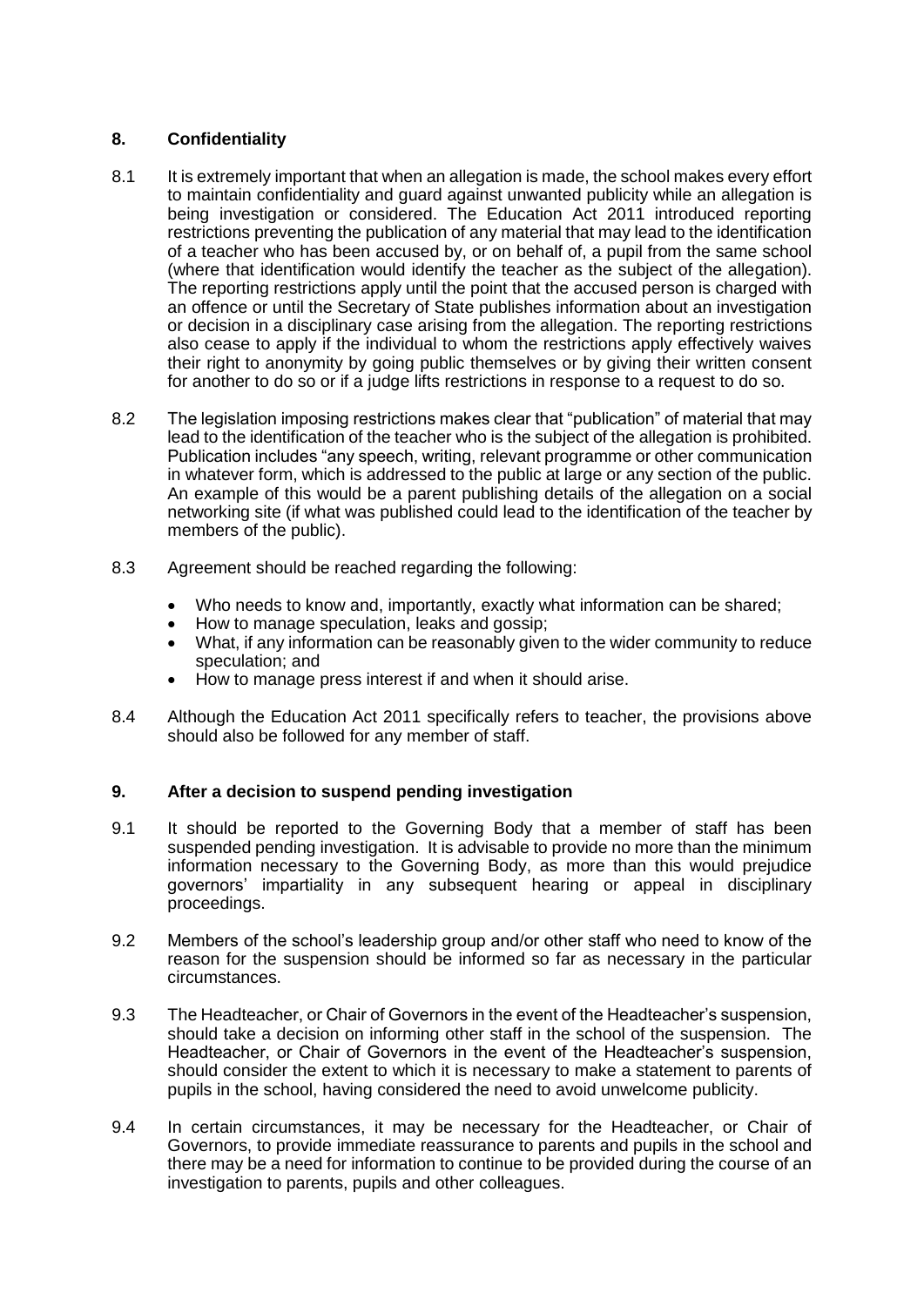- 9.5 The Headteacher, or Chair of Governors, should consider carefully, and keep under review, decisions as to who is informed of the suspension and investigation and to what extent confidentiality can or should be maintained, according to the circumstances of a particular case. In a situation where a matter becomes common knowledge or the subject of general gossip, it may be desirable to provide an accurate statement for public information. Advice from a senior LA officer should be taken on this matter and those covered under paragraphs 8.3, 8.4 and 8.5 as necessary.
- 9.6 In all of the above the provisions set out under Confidentiality section must be adhered to.

#### **10. Support for the member of staff during the period of suspension**

- 10.1 The suspended member of staff should be given the name of an LA officer as a point of contact. The main role of this contact is to provide information as to the progress of the investigation. Social contact with colleagues and friends at the school should not be precluded except where it is likely to be prejudicial to the gathering and presentation of evidence. It must be recognised that both the school and the LA have a duty of care to any suspended employee.
- 10.2 Although it is the aim that all investigations should be conducted as speedily as possible, consistent with establishing the full facts, arrangements should be made for the member of staff, or their representative, to be contacted regularly with information on progress and development on the case. These arrangements should not preclude the member of staff, or their representative, contacting those conducting the investigation at any time.
- 10.3 A named school contact should also be nominated and be in a position to provide the member of staff with information about developments at the school in general, according to the needs and wishes of the member of staff to be kept informed. The employee should be consulted about the selection of the named contact.
- 10.4 In some cases, it may be appropriate to ask the member of staff whether welfare counselling or the support of the LA's Occupational Health Unit would be helpful, or to respond to a request of the member of staff for such further support.

#### **11. Support for others concerned**

11.1 Support will be needed for the pupil or pupils making the allegations and their parents. Consideration should be given by the relevant agencies to the form such support should take in the light of the circumstances. Consideration should also be given to what support may be needed for others at the school, both staff and pupils, according to the circumstances of the alleged abuse. In some cases, therapeutic counselling from expert sources may be necessary. Advice on this can be obtained via the Shropshire Safeguarding Children's Board.

#### **12. Investigations**

- 12.1 There are two possible types of investigation which may occur:
	- (i) by the Police or by the Police and the Safeguarding Initial Contact or Assessment Team (joint investigation), under local child protection procedures
	- (ii) at school level under the agreed disciplinary procedures.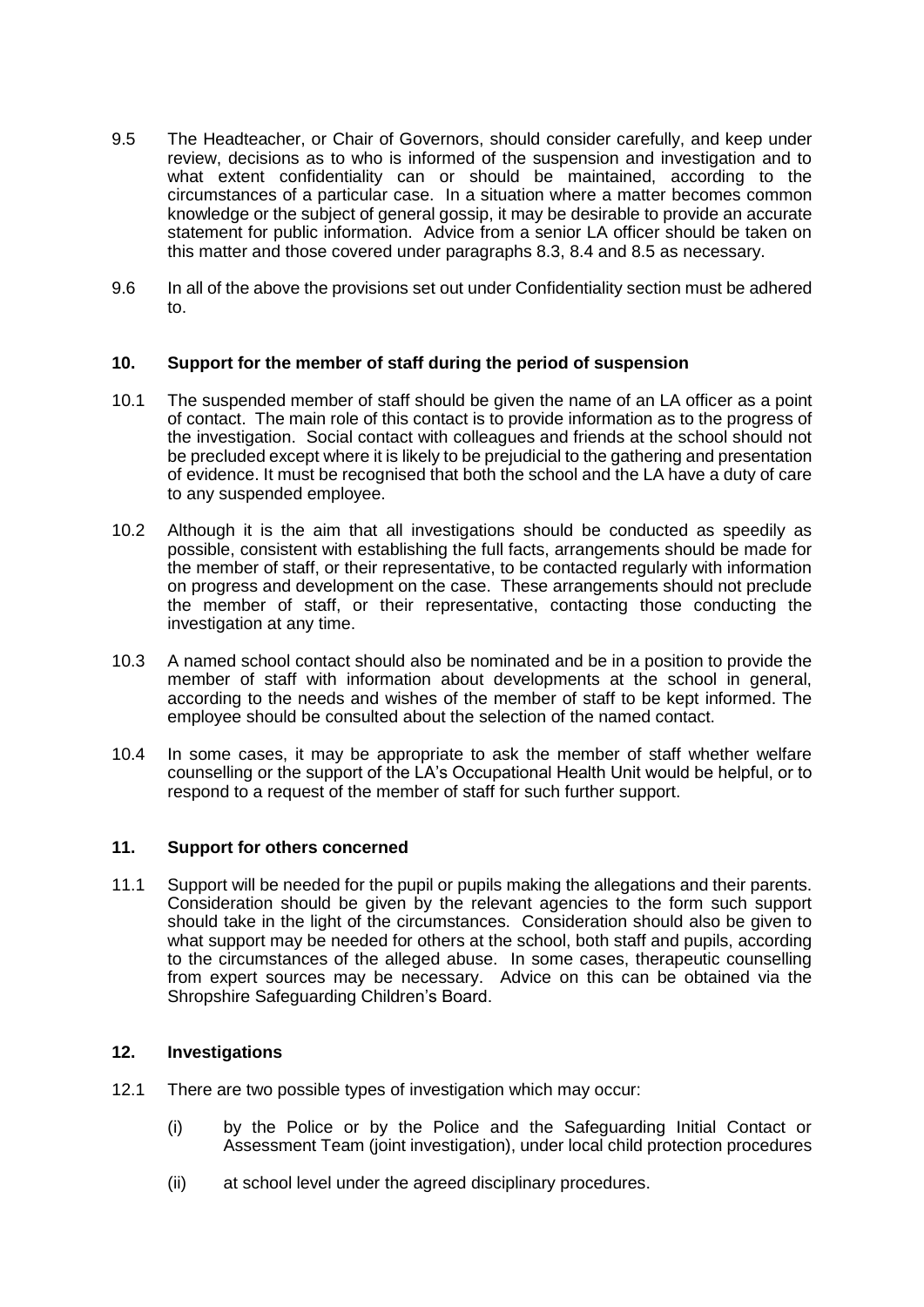- 12.2 Any investigation under the agreed disciplinary procedures should be clearly separated from child protection investigations. Whilst the disciplinary investigation may be informed by child protection investigations and in some circumstances the child protection agencies might decide to make a recommendation about suspension or other protective action as a result of the strategy discussion/meeting, the child protection process has different objectives from any disciplinary procedure and the two should not be confused. Decisions as to suspensions and/or disciplinary action are for the Headteacher/Chair of Governors.
- 12.3 Any investigation by the police or child protection agencies will take priority over an internal investigation by the school or by the LA on the school's behalf. An internal investigation running alongside that of the police or child protection agencies is not likely to be good practice and should be held in abeyance pending the completion of the external investigation.

Where the police are involved, wherever possible the LA officer will ask the police to obtain consent from the individuals involved to share their statements and evidence for use in any disciplinary process. This should be done as their investigation proceeds and will enable the police to share relevant information without delay at the conclusion of their investigation or any court case. Safeguarding services should adopt a similar procedure when making enquiries to determine whether the child or children named in the allegation are in need of protection or services, so that any information obtained in the course of those enquiries which is relevant to a disciplinary case can be passed to the LA Officer.

12.4 An investigation at school level may be undertaken on completion of an investigation by the police/child protection agencies. Alternatively, the investigation may be undertaken after a decision not to refer an allegation under local child protection procedures. Where it is decided not to refer an allegation under local child protection procedures following consultation as described in paragraph 2, a decision on whether there is to be an internal school level investigation will be required. In either case the investigation will be conducted in accordance with the guidelines at Appendix II of this procedure. Where possible the person undertaking the investigation should aim to provide a report **within 10 working days** of its completion. If further evidence comes to light during the course of the investigation, then it will be considered whether a referral back to the child protection agencies is appropriate.

The following definitions will be used when determining the outcome of allegation investigations:

- a) *Substantiated*: there is sufficient identifiable evidence to prove the allegation;
- b) *False*: there is sufficient evidence to disprove the allegation;
- c) *Malicious*: there is clear evidence to prove there has been a deliberate act to deceive and the allegation is entirely false;
- d) *Unfounded*: there is no evidence or proper basis which supports the allegation being made. It might also indicate that the person making the allegation misinterpreted the incident or was mistaken about what they saw. Alternatively, they may not have been aware of all the circumstances;
- e) *Unsubstantiated*: this is not the same as a false allegation. It means that there is insufficient evidence to prove or disprove the allegation. The term, therefore, does not imply guilt or innocence.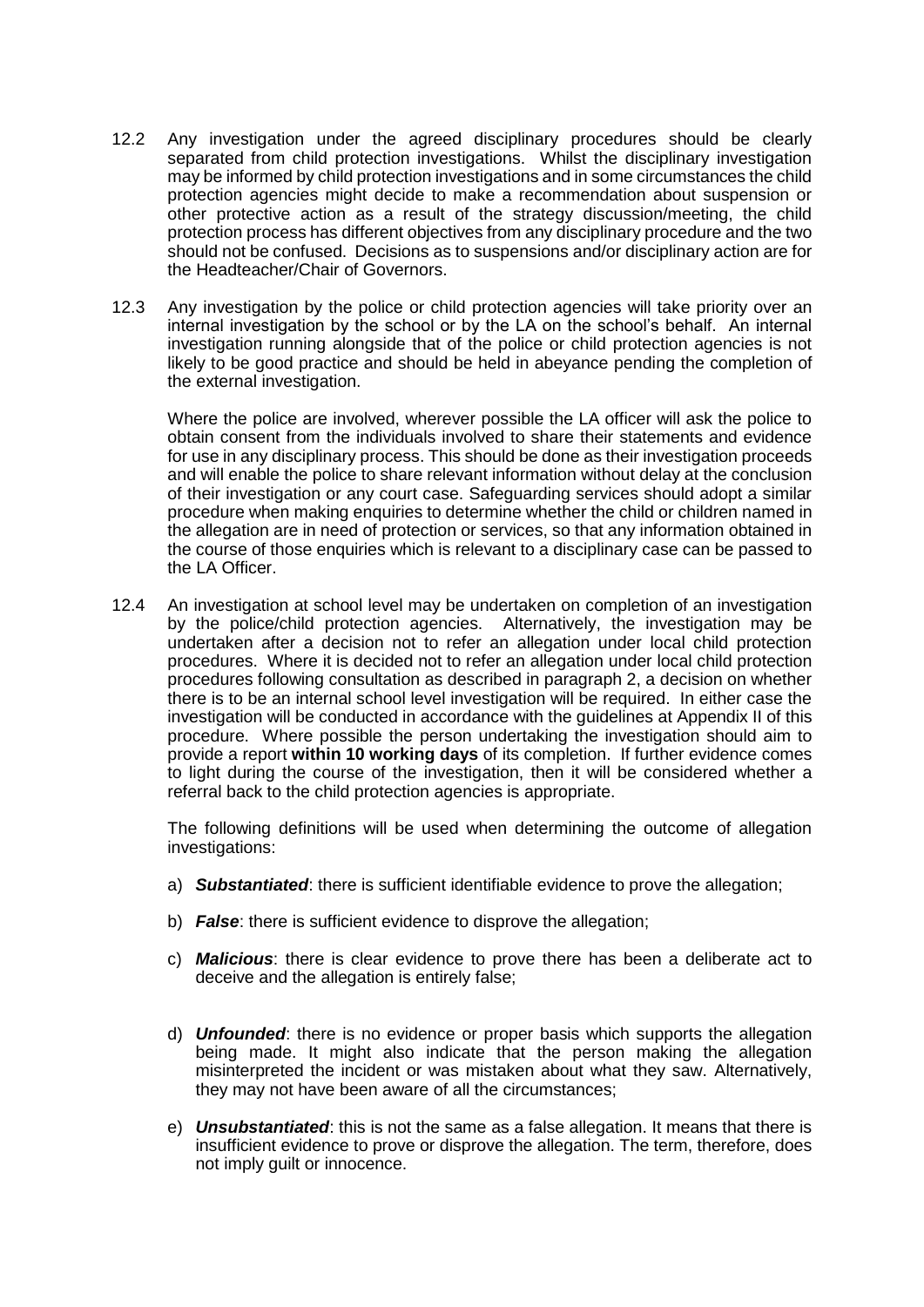#### **13. Where no action is taken to suspend**

- 13.1 The Headteacher, or Chair of Governors where the Headteacher has been the subject of an allegation, should explain to the member of staff the circumstances which led to consideration of suspension and further explain any follow-up action which it is proposed to take. The member of staff may be accompanied by a trade union representative or friend. According to the circumstances of the case, appropriate assistance or advice may be offered. It should be established what support, if any, is required and advice from a senior LA officer, where appropriate, should be sought. According to circumstances, appropriate counselling services should be considered.
- 13.2 If a member of staff has not been suspended but there are nonetheless concerns about aspects of their conduct, a full investigation should be undertaken under the guidelines in Appendix II before making a decision about further action under disciplinary procedures.

#### **14. Outcome of Internal Investigation under Disciplinary Procedures**

- 14.1 At the end of the investigation a meeting should be arranged to inform the member of staff of the next steps. They may be accompanied or represented by a union representative or friend.
- 14.2 If the outcome is to consider the member of staff's conduct at a formal disciplinary interview then this will be called and conducted in accordance with the school's disciplinary procedures, and will happen after the child protection enquiries. Where a decision is taken to hold a formal disciplinary interview this should be held as soon as possible, allowing for the notice requirements of the procedure. The aim should be to hold the interview **within 15 working days** of taking the decision.
- 14.3 If the member of staff has been suspended and it is not intended to proceed with any form of disciplinary interview, the suspension should be lifted immediately by the Governing Body (this may be the Chair of Governors acting under "emergency powers"). The Headteacher, or Chair of Governors where the allegation has been made against the Headteacher, should meet the member of staff to discuss with them how the return to work may best be managed.
- 14.4 Other than in the event of dismissal, the Headteacher or Chair of Governors should provide the opportunity for informal counselling. This could be used to give appropriate guidance, support and reassurance and to help rebuild confidence where necessary. There may also be a need for specific guidance and sympathetic consideration may need to be given to other employment options, in consultation with the Local Authority.
- 14.5 On the conclusion of any investigation and any related disciplinary proceedings, the pupil or pupils who made the allegations and their parents should be informed of the outcome of the proceedings. This should be prior to the member of staff's return to school if they have been suspended. In some circumstances, consideration should be given to the broader disclosure of details of the outcome, together with reasons, for example where the issues are of general importance, have become common knowledge or have been the subject of general gossip and there is a need to provide accurate details for public information. The Authority's Public Relations Unit will be able to offer appropriate advice. In all of the above the provisions set out under Confidentiality section must be adhered to.
- 14.6 Appropriate counselling and support should be offered to the pupil or pupils who made the allegations and, where appropriate, their parents. This should be by the time the member of staff returns to school. In particular, this should take into account a pupil's special needs where a false or malicious allegation has been made.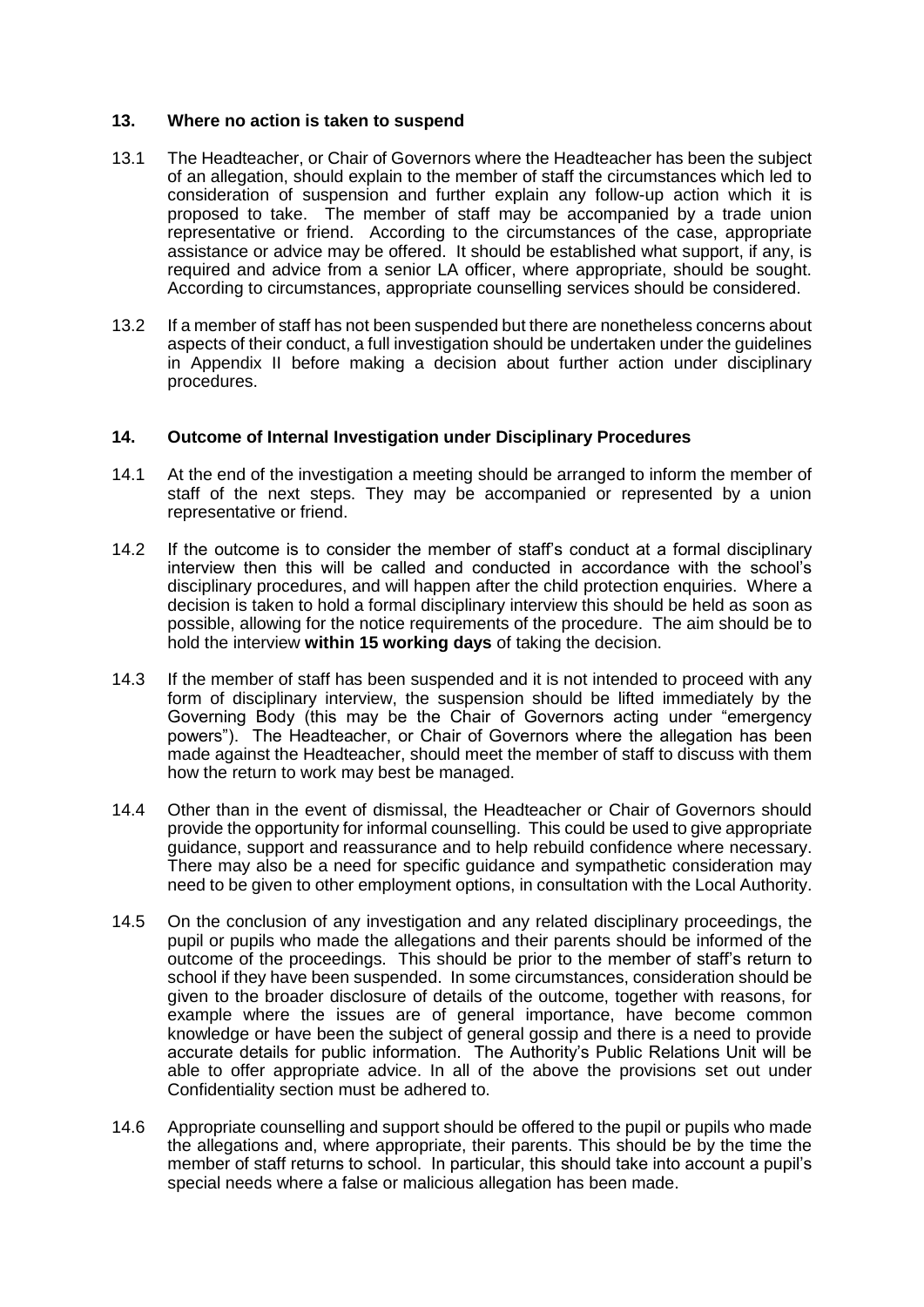#### **15. Where, following the initial consideration, the Headteacher believes that the allegation is without foundation or is demonstrably false, he or she should in conjunction with the LA**

- (i) consider whether the pupil might have been abused by someone else and whether a referral should be made to the police, the Safeguarding Initial Contact/Assessment Team or the NSPCC under child protection procedures;
- (ii) agree what information will be shared with the employee and any follow up action;
- (ii) inform the member of staff of the allegation and the fact that no further action is to be taken under disciplinary or child protection procedures. The member of staff may be accompanied by a trade union representative or friend. This should then be confirmed in writing;
- (iii) consider whether counselling and/or informal professional advice is appropriate and the form either might take;
- (iv) inform the parents of the pupil or pupils of the allegation and the outcome;
- (v) consider appropriate counselling and support for the pupil or pupils who made the allegation(s) and, where appropriate, their parents; in particular, take into account a pupil's special needs where a false or malicious allegation seems to have been made;
- (vi) prepare a record, embodying (i) (v) above and giving reasons for the conclusion that the allegation is without foundation.

#### **16. Records**

- 16.1 Documents relating to an investigation must be retained, together with a written record of the outcome of the investigation and, where disciplinary action has been taken, retained on the member of staff's personal and confidential file in accordance with the school's disciplinary procedures. It is important that this documentation provides a clear and comprehensive summary of the allegation made, how the allegation was followed up and resolved and the resulting action taken.
- 16.2 If the member of staff is dismissed, or resigns before a disciplinary process is completed, the Headteacher should inform the member of staff about the employer's statutory duty to report the case to the Disclosure and Barring Service or to refer to the National College for Teaching & Leadership.
- 16.3 Where a pupil has made an allegation, a copy of the statement or the record made of it should be kept on the section of a pupil's personal file which is not open to disclosure, together with a written record of the outcome of the investigation. If there are criminal or civil proceedings, records may be subject to disclosure and therefore no assurances can be given of confidentiality.
- 16.4 Through the LA Designated Officer the Local Authority has a responsibility for the oversight of procedures for dealing with allegations against members of staff in its schools as well as for resolving any inter-agency issues and for liaison with the Shropshire Safeguarding Children Board. LA Officers involved in the management or oversight of individual cases will retain such confidential records as necessary for reporting to the LA Designated Officer.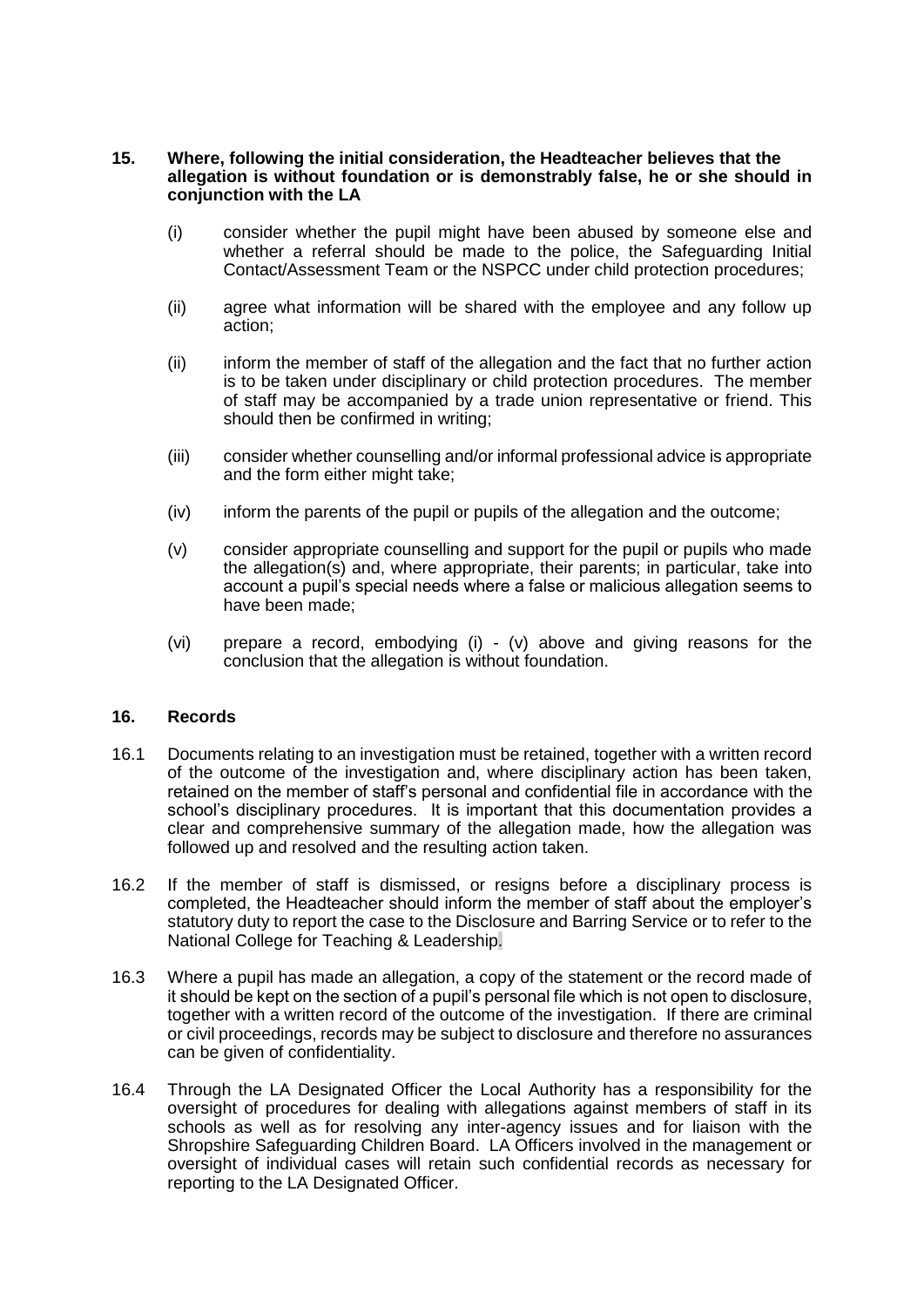16.5 Details of allegations that are found to have been malicious should be removed from personnel records. However, for all other allegations, it is important that a clear and comprehensive summary of the allegation, details of how the allegation was followed up and resolved, and a note of any action taken and decisions reached, is kept on the confidential personnel file of the accused, and a copy provided to the person concerned

#### **17. References**

17.1 Cases in which an allegation was proven to be false, unsubstantiated, unfounded or malicious should not be included in employer references. A history of repeated concerns or allegations which have all been found to be unsubstantiated, malicious etc. should also not be included in any reference.

#### **18. Learning Lessons**

- 18.1 At the conclusion of a case the Headteacher and/or the LA should consider the circumstances of the case and whether there are any general matters arising from it which should be brought to the attention of managers within the wider Local Authority, and to Schools/Academy's or of the SSCB as perhaps warranting a review of local policy or procedures. Any training needs for teachers or other staff should also be considered as part of such a review. The publication of any such information to managers or the SSCB should preserve confidentiality about the member of staff and pupils involved in the investigation.
- 18.2 Where it is decided on the conclusion of a case that a person who has been suspended can return to work, the case manager should consider how best to facilitate that. Most people will benefit from some help and support to return to work after a stressful experience. Depending on the individual's circumstances, a phased return and/or the provision of a mentor to provide assistance and support in the short term may be appropriate. The case manager should also consider how the person's contact with the child or children who made the allegation can best be managed if they are still a pupil at the school or FE college.

#### **19. Appendices to this Procedure**

- 19.1 The following appendices have been produced in order to support the operation of this procedure.
	- Appendix I a flow chart of the main stages of the procedure
	- Appendix II guidance on the procedures for investigating allegations prior to consideration of disciplinary action.
	- Appendix III an example 'contacts' sheet which can be adapted for a school's use. It is recommended that an adapted sheet is placed where it can be referred to by staff.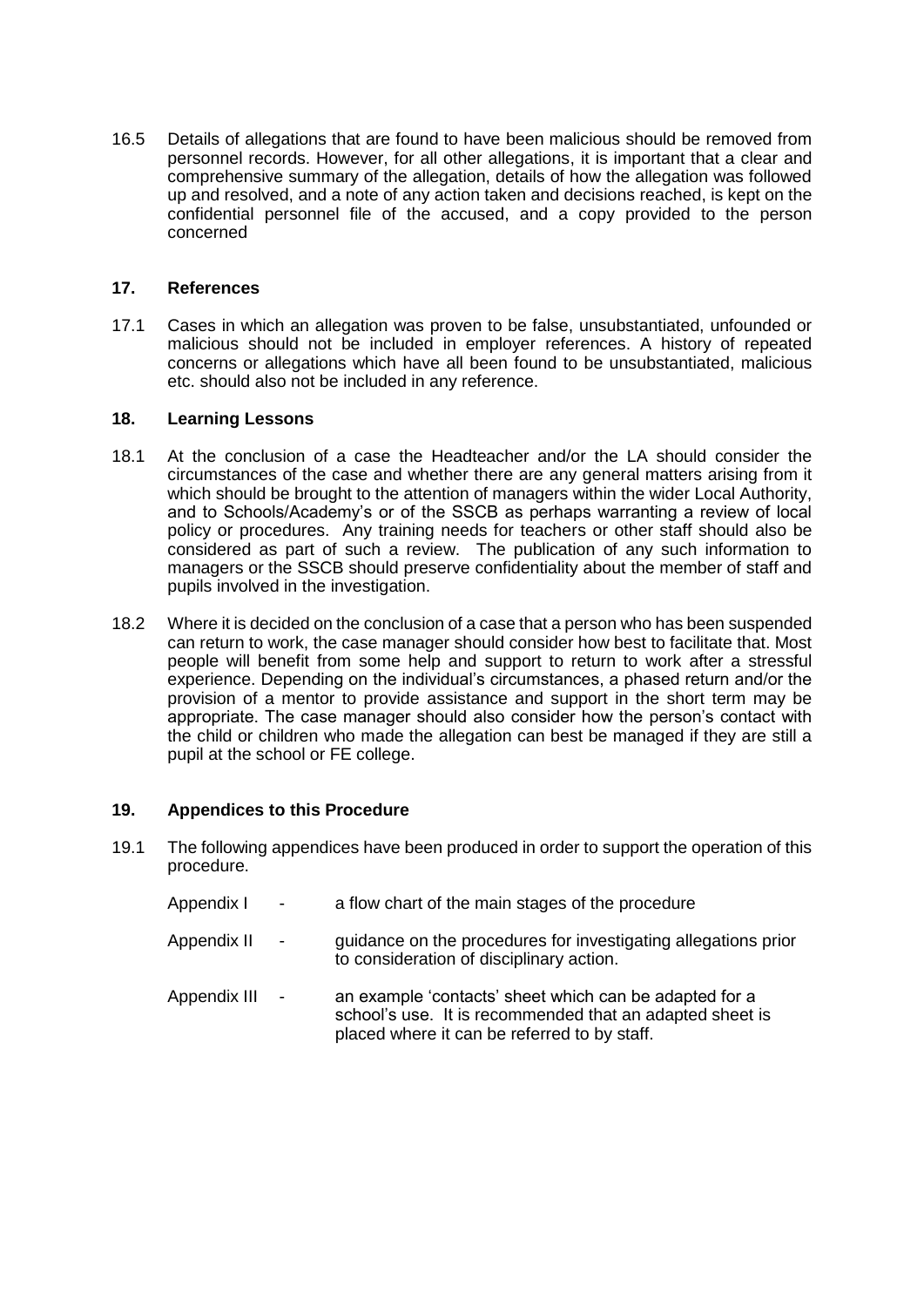## **PROCEDURE WHERE SCHOOL STAFF FACE AN ALLEGATION OF ABUSE: SUMMARY OF STAGES**

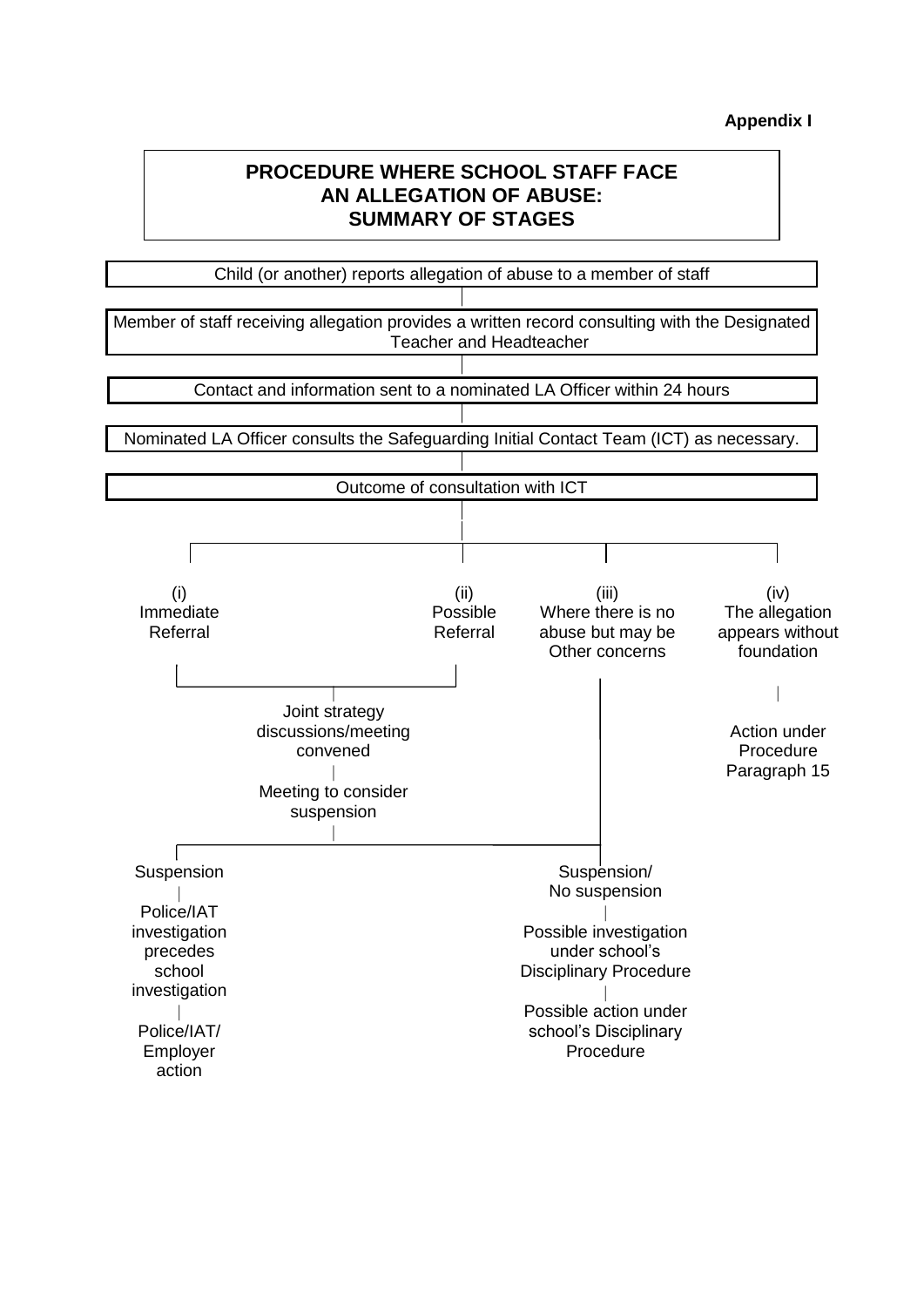## **INVESTIGATIVE PROCEDURES PRIOR TO CONSIDERING DISCIPLINARY ACTION - GUIDANCE**

- 1. The following guidelines relate to the investigation of an allegation or a concern by the school, or the Local Authority acting on behalf of the school, prior to consideration of any action under the agreed disciplinary procedure. Where the concern or allegation is subject to investigation by the Police and/or the Initial Contact Team under child protection procedures, then a school's internal investigation will only be undertaken once the investigation under child protection procedures has been completed.
- 2. The aim of an investigation is to obtain, as far as possible, relevant evidence and information and to reflect this within a fair and balanced report. The aim is not to prove or disprove an allegation. The investigation is a fact finding exercise and is preliminary to considering the appropriateness of disciplinary action.
- 3. Undertakings of confidentiality should not be given to either a person making allegations or those interviewed. Evidence compiled in the investigation should be made available to the parties in any subsequent disciplinary proceedings and those giving evidence in the investigation should be so informed.
- 4. Where a case has been the subject of an investigation under child protection procedures all relevant information, including copies of statements taken by the Police, should be requested. Provision of this information will enable a judgement to be made on whether pupils or parents who have made allegations should be further interviewed. Where it is considered that the pupil(s) or parent(s) should be further interviewed as part of the internal investigation then their accounts should be recorded in the form of signed and dated statements. Consideration should be given to whether pupils should be interviewed in the presence of a parent.

#### 5. **Preliminary Stages**

- 5.1 The person undertaking the investigation should seek specialist advice as necessary, for example from the LA, and should familiarise him/herself with any relevant procedures and guidelines.
- 5.2 The person investigating should:
	- collate all available information from the relevant agencies where an investigation under child protection procedures has been undertaken
	- define areas to be investigated
	- draw up a provisional list of those to be interviewed and a list of topics to be discussed during the investigation
	- check corroborative evidence
	- assess the credibility of the person making the allegation.

#### 6. **The Investigation Process**

6.1 Interviews should be carried out as soon as possible. A statement should be taken from each person, signed and dated. The person carrying out the investigation should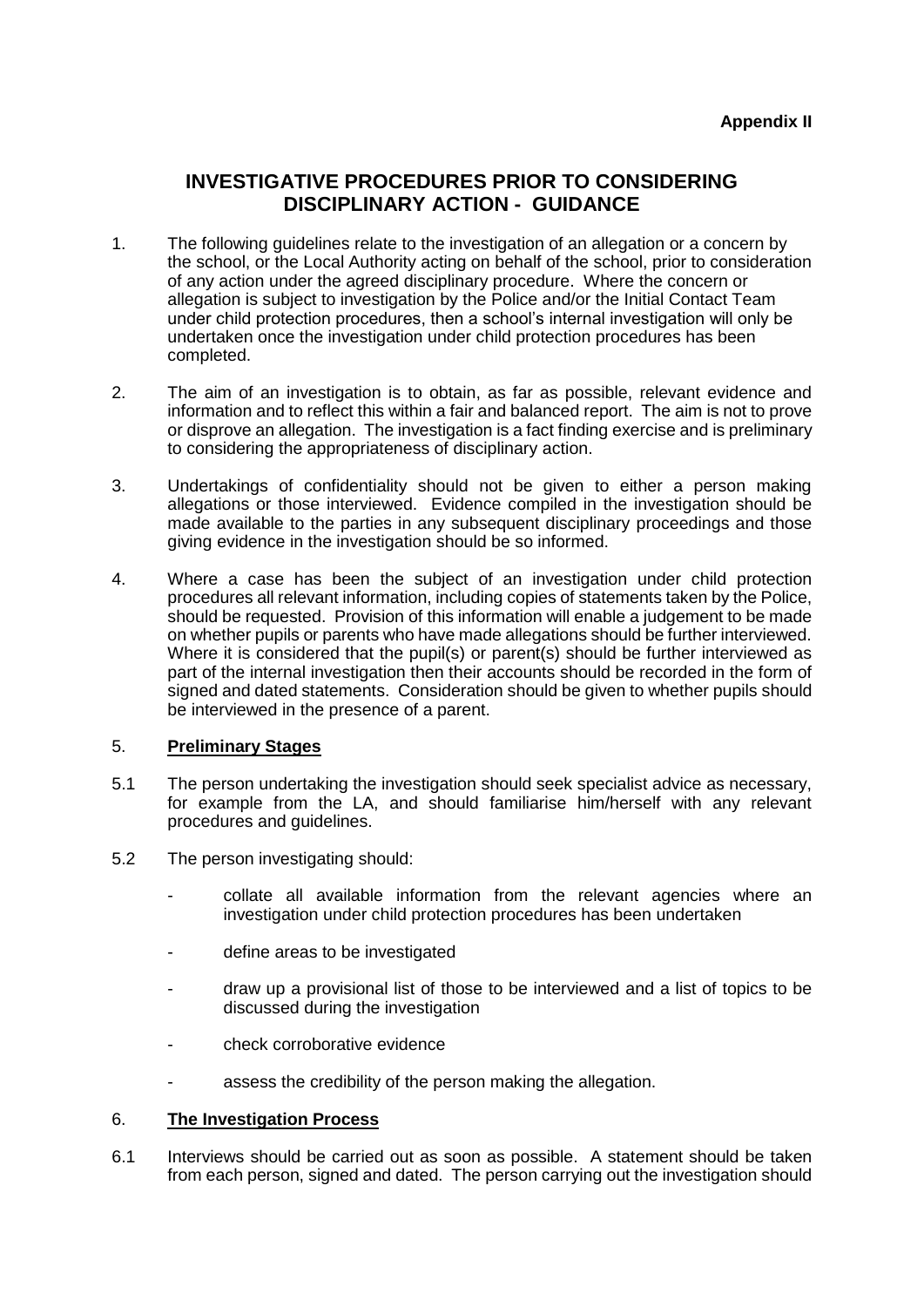have access to assistance as necessary to make the record. A suitable venue and time should be selected to encourage co-operation and the opportunity to be accompanied should be offered. At the beginning of an interview, a general explanation of the purpose of the investigation should be provided.

6.2 If, at any stage during the investigation, new evidence emerges which makes a referral necessary under local child protection procedures or to the police, the investigation should be held in abeyance immediately following such a referral. If the member of staff is not at the time suspended, then consideration should also be given as to whether suspension is now appropriate in the light of such circumstances.

#### 7. **Interviewing the Member of Staff who is the Subject of an Allegation**

- 7.1 The point at which this occurs will depend upon the nature of the allegation and the investigation process. The member of staff will normally be interviewed even where they have already been interviewed as part of a child protection investigation.
- 7.2 The member of staff should be informed of his/her rights under the school's disciplinary procedure, including the right to have a representative or other person of his/her choice attend the interview.
- 7.3 The member of staff should be informed of the allegation and invited to respond and to make a statement. The member of staff has the right either to respond or decline to respond.
- 7.4 Full notes should be taken of the interview and the member of staff invited to read and sign them as a true record after the interview. (A copy of the notes will be given to the member of staff.)
- 7.5 The member of staff should be invited to identify any persons who may have information relevant to the investigation. These names should be added to the list of those to be interviewed.

#### 8. **Compiling a Report**

- 8.1 Once all the relevant persons have been interviewed and all the relevant issues have been explored, the investigation is complete. The details obtained and the statements taken should then be compiled into a report reflecting the aim of the investigation as described in 2 above.
- 8.2 Consideration should again be given as to whether there are matters which have not been considered under child protection procedures and which should be referred. If there is such a referral, further proceedings at school level should be held in abeyance.

#### 9. **Subsequent Action**

On receipt of the report the Headteacher, or Chair of Governors where the Headteacher is the subject of the allegation, will consult with an appropriate LA Officer. A decision will need to be taken at this stage on whether further action should be taken, including the possible consideration of the report at a formal interview conducted under disciplinary proceedings. If a formal disciplinary interview is to be held, reference should be made to the school's disciplinary procedure.